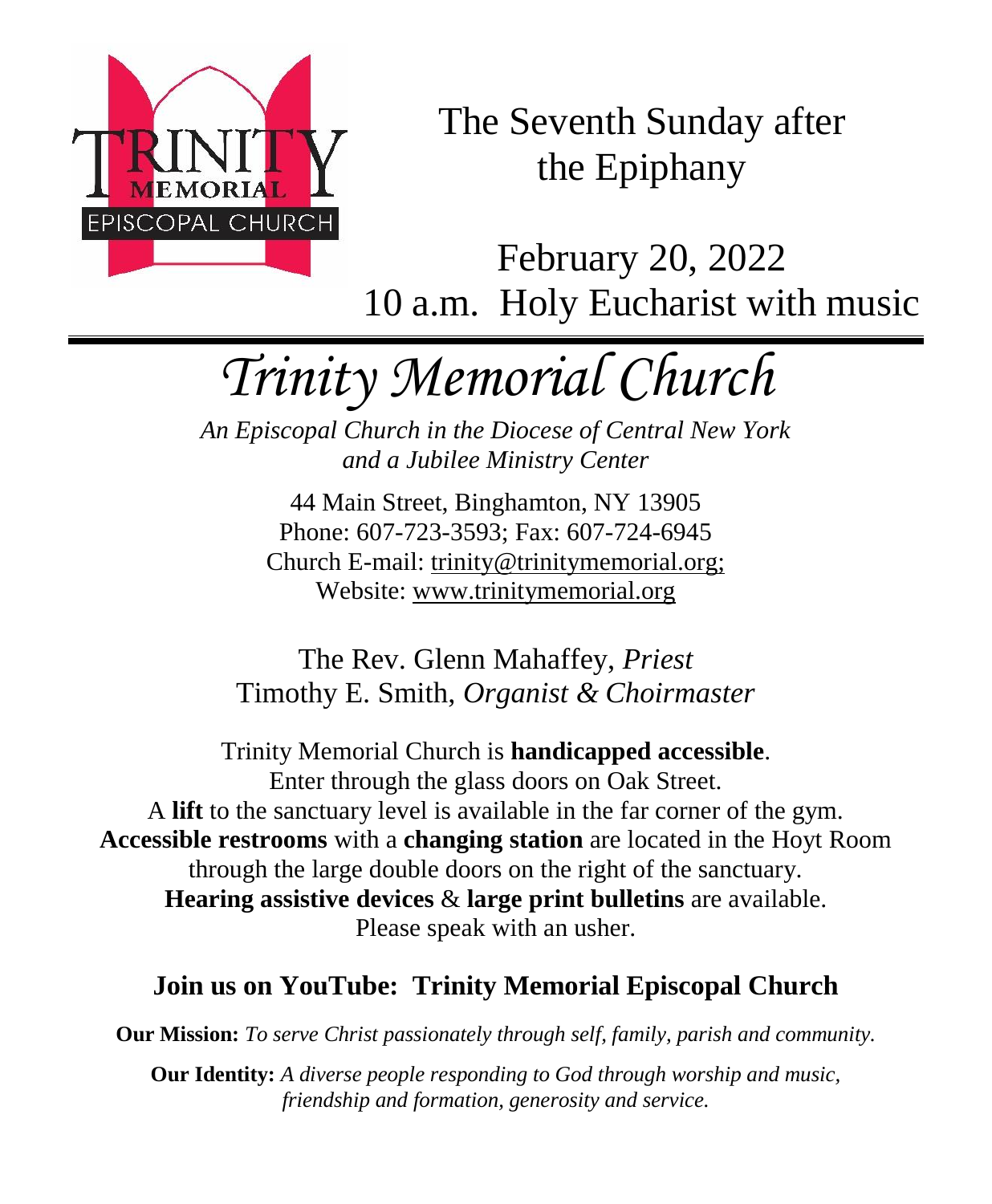# **The Gathering**

### **Prelude Praeludium in E** Dietrich Buxtehude

### **Welcome and Announcements**

*Please note that the text in bold italics is said by the whole congregation and the hymns are found in the blue Hymnal 1982 in the pews.*

### **Hymn 390 Praise to the Lord, the Almighty** *Lobe den Herren*

# **Opening Acclamation**

*Celebrant* Blessed be God, Father Son and Holy Spirit *People And blessed be God's kingdom, now and forever. Amen*

*Celebrant* Almighty God, to you all hearts are open, all desires known, and from you no secrets are hid: Cleanse the thoughts of our hearts by the inspiration of your Holy Spirit, that we may perfectly love you, and worthily magnify your holy Name; through Christ our Lord. *Amen***.**

### **Hymn of Praise S-236 •• Glory to You Gives John Rutter**

*Glory to you, Lord God of our fathers; you are worthy of praise; glory to you. Glory to you for the radiance of your holy Name; we will praise you and highly exalt you for ever. Glory to you in the splendor of your temple; on the throne of your majesty, glory to you. Glory to you, seated between the Cherubim; we will praise you and highly exalt you for ever. Glory to you, beholding the depths; in the high vault of heaven, glory to you. Glory to you, Father, Son, and Holy Spirit; we will praise you and highly exalt you for ever.*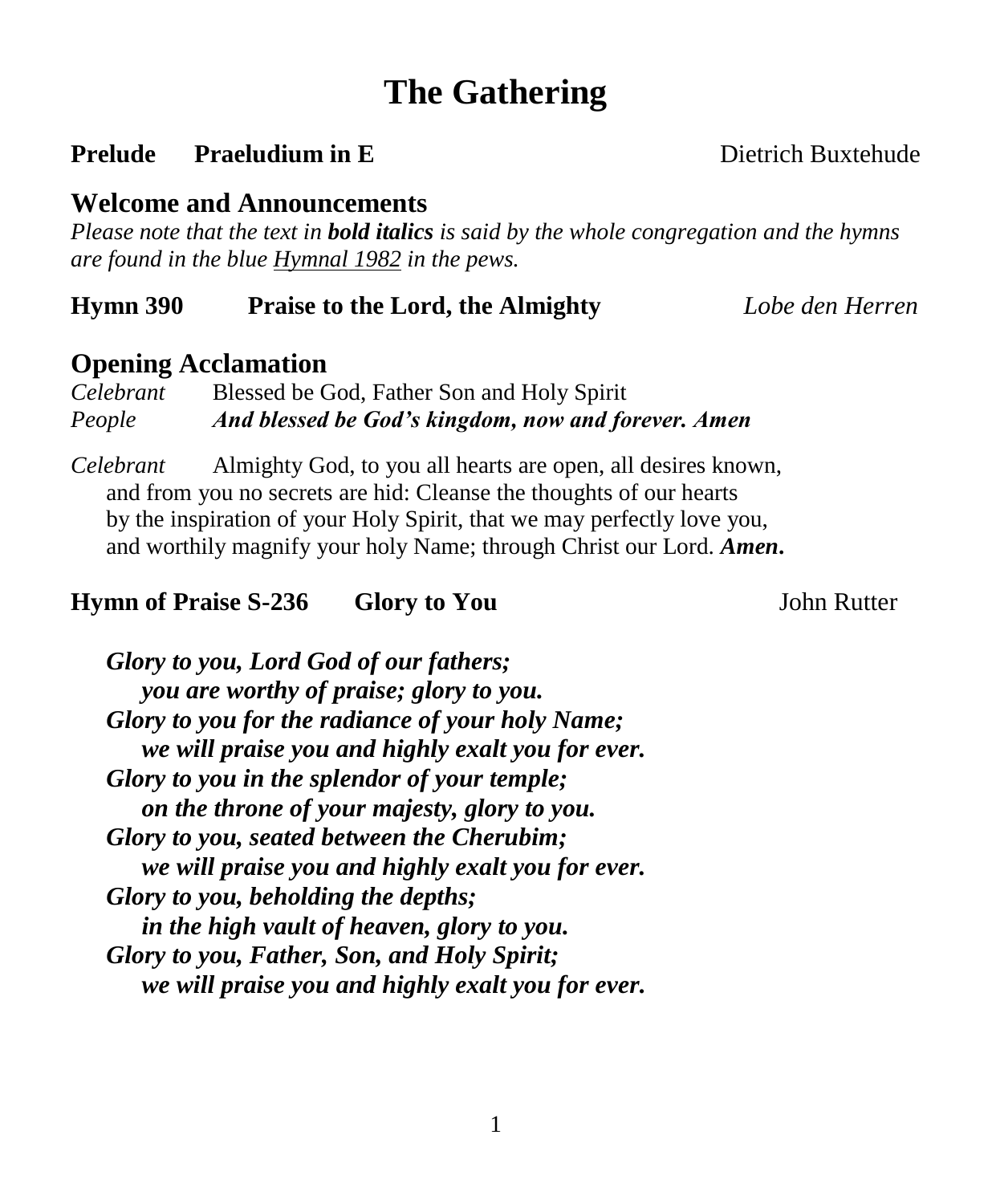# **The Collect of the Day**

*Celebrant* The Lord be with you, *People And also with you. Celebrant* Let us pray

O Lord, you have taught us that without love whatever we do is worth nothing: Send your Holy Spirit and pour into our hearts your greatest gift, which is love, the true bond of peace and of all virtue, without which whoever lives is accounted dead before you. Grant this for the sake of your only Son Jesus Christ, who lives and reigns with you and the Holy Spirit, one God, now and for ever. *Amen.*

# **The Word of the Lord**

# **The First Reading: Genesis 45:3-11, 15**

Joseph said to his brothers, "I am Joseph. Is my father still alive?" But his brothers could not answer him, so dismayed were they at his presence.

Then Joseph said to his brothers, "Come closer to me." And they came closer. He said, "I am your brother, Joseph, whom you sold into Egypt. And now do not be distressed, or angry with yourselves, because you sold me here; for God sent me before you to preserve life. For the famine has been in the land these two years; and there are five more years in which there will be neither plowing nor harvest. God sent me before you to preserve for you a remnant on earth, and to keep alive for you many survivors. So it was not you who sent me here, but God; he has made me a father to Pharaoh, and lord of all his house and ruler over all the land of Egypt. Hurry and go up to my father and say to him, 'Thus says your son Joseph, God has made me lord of all Egypt; come down to me, do not delay. You shall settle in the land of Goshen, and you shall be near me, you and your children and your children's children, as well as your flocks, your herds, and all that you have. I will provide for you there--since there are five more years of famine to come--so that you and your household, and all that you have, will not come to poverty.'"

And he kissed all his brothers and wept upon them; and after that his brothers talked with him.

*Lector* The Word of the Lord *People Thanks be to God*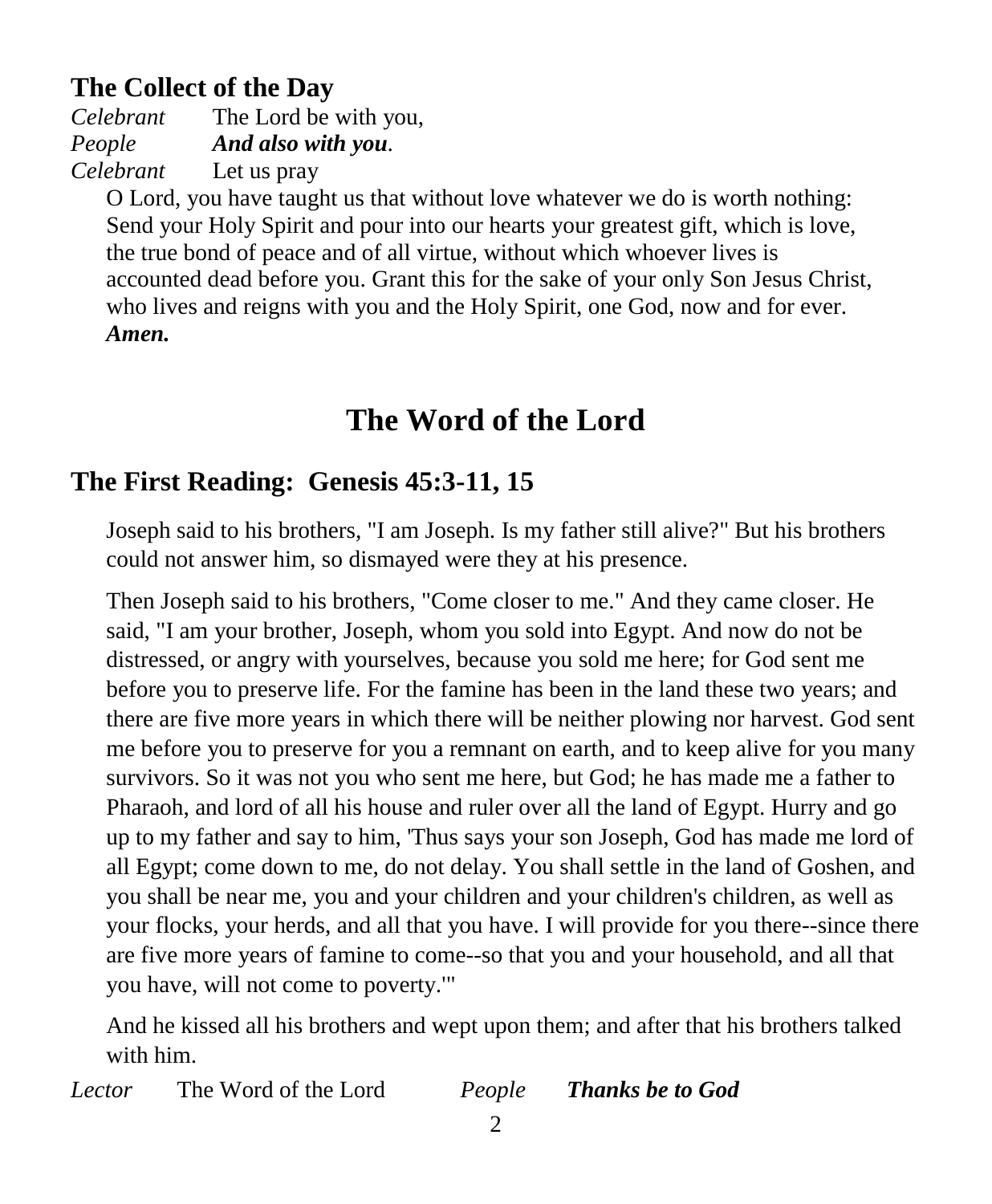

- 1 Do not fret yourself because of evildoers; do not be jealous of those who do wrong.
- 2 For they shall soon wither like the grass, and like the green grass fade away.
- 3 Put your trust in the LORD and do good; dwell in the land and feed on its riches.
- 4 Take delight in the LORD, and he shall give you your heart's desire. REFRAIN
- 5 Commit your way to the LORD and put your trust in him, and he will bring it to pass.
- 6 He will make your righteousness as clear as the light and your just dealing as the noonday.
- 7 Be still before the LORD and wait patiently for him.
- 8 Do not fret yourself over the one who prospers, the one who succeeds in evil schemes. REFRAIN
- 9 Refrain from anger, leave rage alone; do not fret yourself; it leads only to evil.
- 10 For evildoers shall be cut off, but those who wait upon the LORD shall possess the land.
- 11 In a little while the wicked shall be no more; you shall search out their place, but they will not be there.
- 12 But the lowly shall possess the land; they will delight in abundance of peace. REFRAIN
- 41 But the deliverance of the righteous comes from the LORD; he is their stronghold in time of trouble.
- 42 The LORD will help them and rescue them; he will rescue them from the wicked and deliver them, because they seek refuge in him. REFRAIN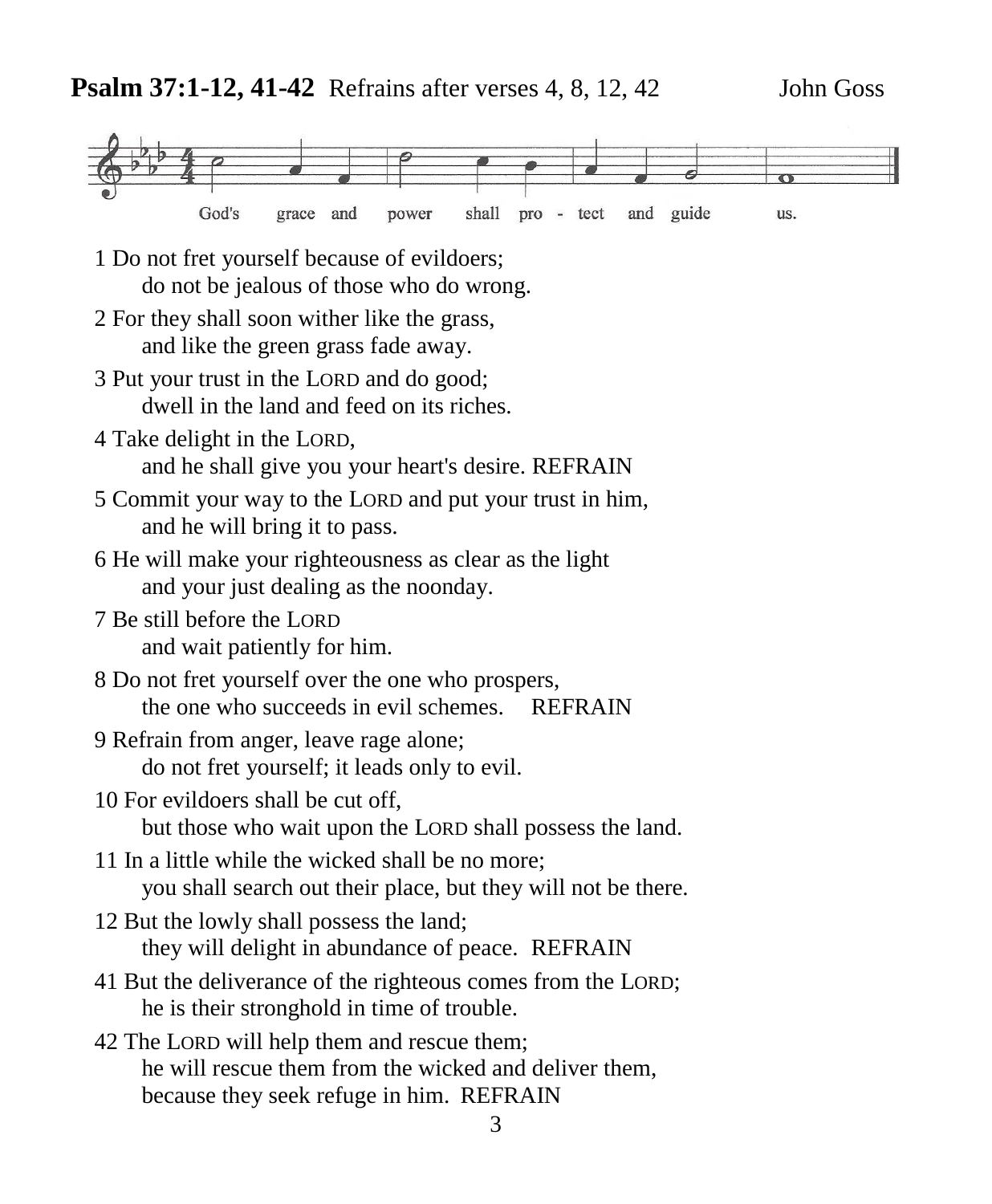# **The Second Reading: 1 Corinthians 15:35-38,42-50**

Someone will ask, "How are the dead raised? With what kind of body do they come?" Fool! What you sow does not come to life unless it dies. And as for what you sow, you do not sow the body that is to be, but a bare seed, perhaps of wheat or of some other grain. But God gives it a body as he has chosen, and to each kind of seed its own body.

So it is with the resurrection of the dead. What is sown is perishable, what is raised is imperishable. It is sown in dishonor, it is raised in glory. It is sown in weakness, it is raised in power. It is sown a physical body, it is raised a spiritual body. If there is a physical body, there is also a spiritual body. Thus it is written, "The first man, Adam, became a living being"; the last Adam became a life-giving spirit. But it is not the spiritual that is first, but the physical, and then the spiritual. The first man was from the earth, a man of dust; the second man is from heaven. As was the man of dust, so are those who are of the dust; and as is the man of heaven, so are those who are of heaven. Just as we have borne the image of the man of dust, we will also bear the image of the man of heaven.

What I am saying, brothers and sisters, is this: flesh and blood cannot inherit the kingdom of God, nor does the perishable inherit the imperishable.

| Lector | The Word of the Lord | People | <b>Thanks be to God.</b> |  |
|--------|----------------------|--------|--------------------------|--|
|--------|----------------------|--------|--------------------------|--|

### **Hymn 593 Lord, Make Us Servants of Your Peace** *Dickinson College*

# **The Gospel**

*Celebrant* The Holy Gospel of our Lord Jesus Christ according to Luke. *People Glory to you, Lord Christ.*

# **The Holy Gospel: Luke 6:27-38**

Jesus said, "I say to you that listen, Love your enemies, do good to those who hate you, bless those who curse you, pray for those who abuse you. If anyone strikes you on the cheek, offer the other also; and from anyone who takes away your coat do not withhold even your shirt. Give to everyone who begs from you; and if anyone takes away your goods, do not ask for them again. Do to others as you would have them do to you.

"If you love those who love you, what credit is that to you? For even sinners love those who love them. If you do good to those who do good to you, what credit is that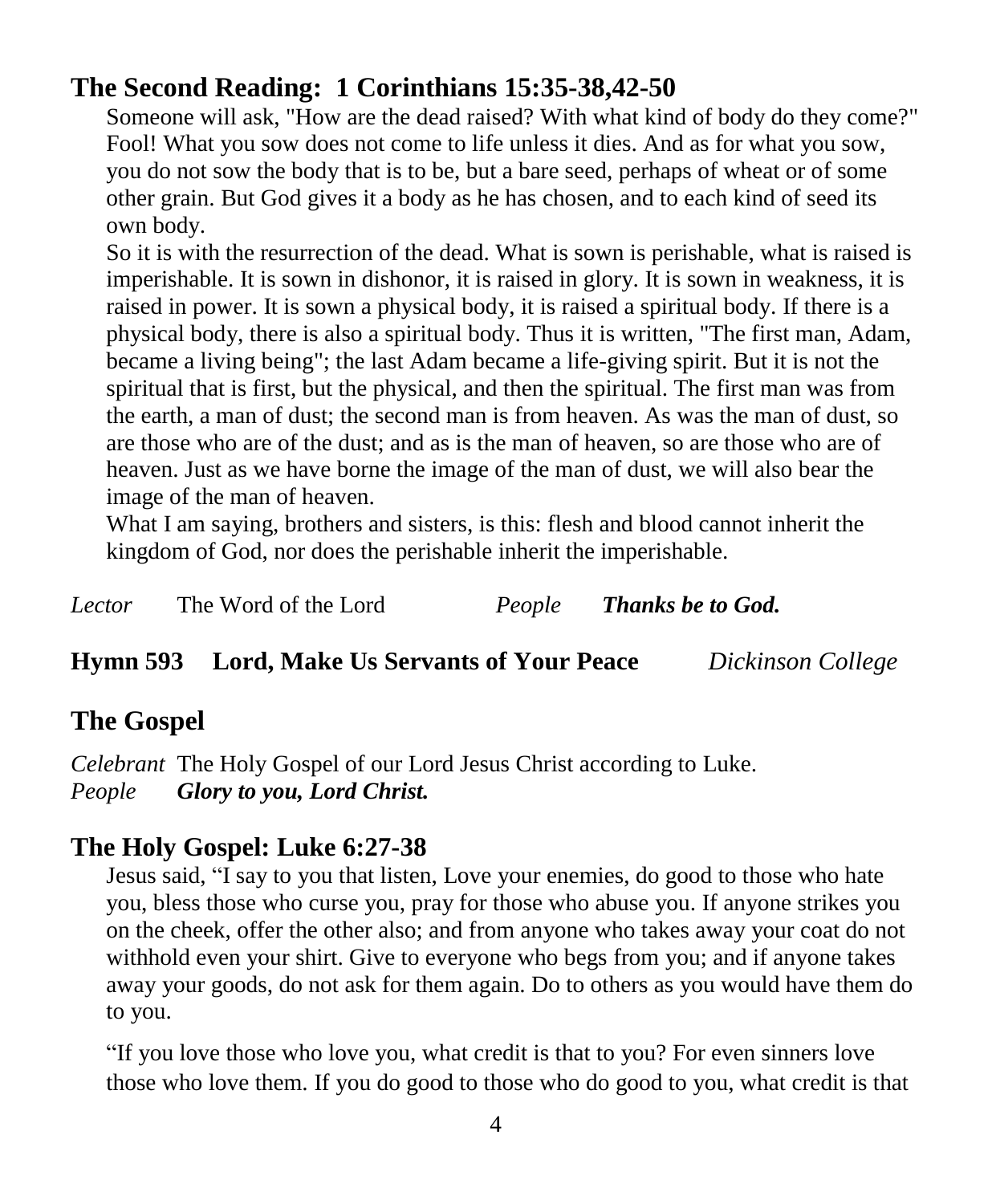to you? For even sinners do the same. If you lend to those from whom you hope to receive, what credit is that to you? Even sinners lend to sinners, to receive as much again. But love your enemies, do good, and lend, expecting nothing in return. Your reward will be great, and you will be children of the Most High; for he is kind to the ungrateful and the wicked. Be merciful, just as your Father is merciful.

"Do not judge, and you will not be judged; do not condemn, and you will not be condemned. Forgive, and you will be forgiven; give, and it will be given to you. A good measure, pressed down, shaken together, running over, will be put into your lap; for the measure you give will be the measure you get back."

*Celebrant* The Gospel of the Lord *People Praise to you, Lord Christ*

### **Sermon The Rev. Glenn Mahaffey**

### **The Nicene Creed**

*We believe in one God, the Father, the Almighty, maker of heaven and earth, of all that is, seen and unseen.*

*We believe in one Lord, Jesus Christ, the only Son of God, eternally begotten of the Father, God from God, Light from Light, true God from true God, begotten, not made, of one Being with the Father. Through him all things were made. For us and for our salvation he came down from heaven: by the power of the Holy Spirit he became incarnate from the Virgin Mary, and was made man. For our sake he was crucified under Pontius Pilate; he suffered death and was buried. On the third day he rose again in accordance with the Scriptures; he ascended into heaven and is seated at the right hand of the Father. He will come again in glory to judge the living and the dead, and his kingdom will have no end.*

*We believe in the Holy Spirit, the Lord, the giver of life, who proceeds from the Father and the Son. With the Father and the Son he is worshiped and glorified.*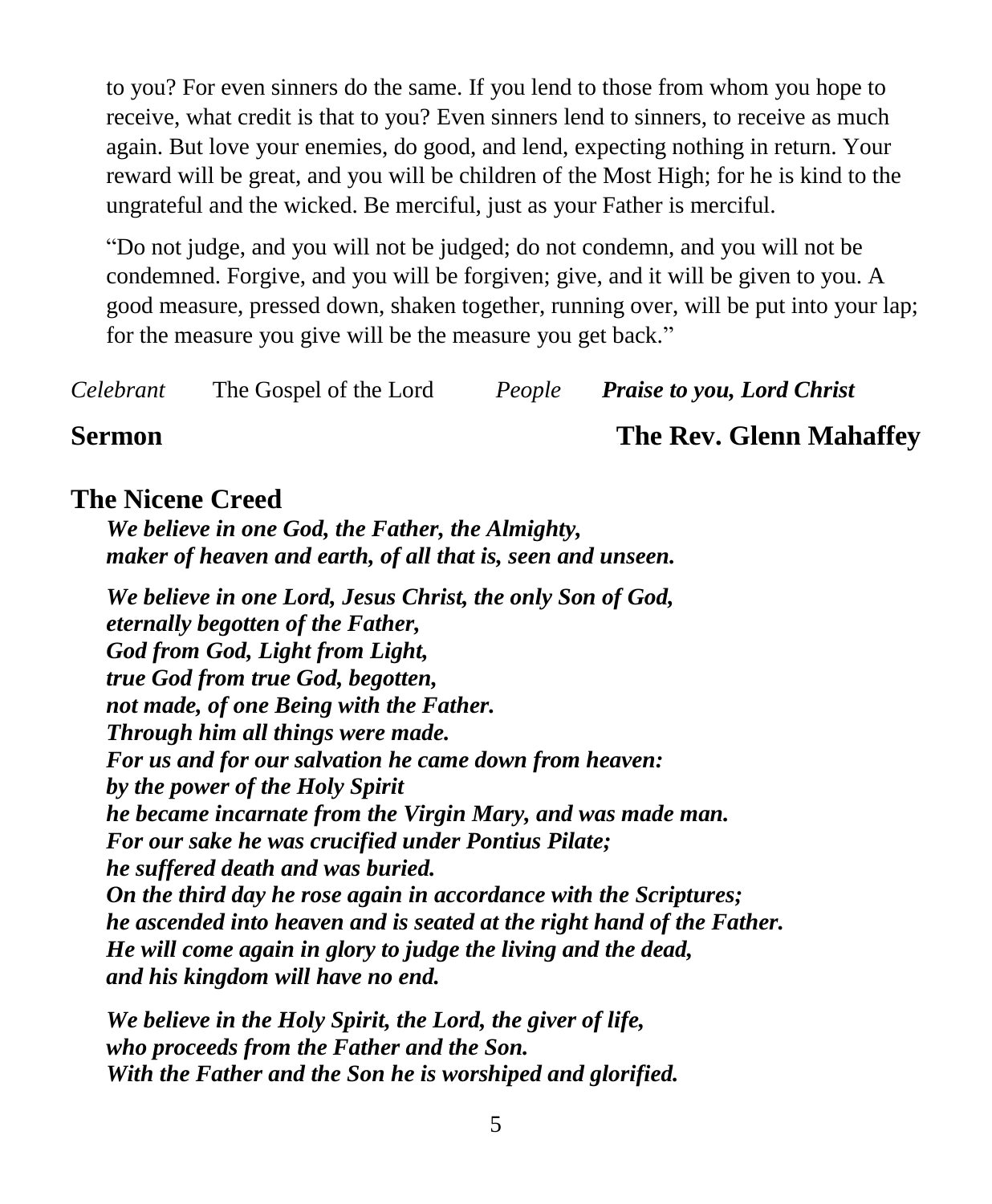*He has spoken through the Prophets. We believe in one holy catholic and apostolic Church. We acknowledge one baptism for the forgiveness of sins. We look for the resurrection of the dead, and the life of the world to come. Amen.*

# **Orison** Day by Day **Exercise 2018** Harold Friedell

# **The Prayers of the People**

Almighty God, your Son, our Lord Jesus Christ taught us that we could enter into a personal relationship that you and be at home in your Kingdom in this world and the next. We thank you the Holy Spirit who you sent lead and guide us into all truth and to strengthen us on our journey of faith, with our hearts and minds filled with thanksgiving for God's grace let us pray to the Lord.

People: *Lord, Hear our prayer.* 

We pray for our Presiding Bishop, Michael, for DeDe our Bishop, for Glenn our Priest, and for the leadership of this congregation and its members, that we may always experience Your living presence on our life together, let us pray to the Lord. People: *Lord, Hear our prayer.* 

O Lord, inspire us and give us courage to be ambassadors for Peace in the opportunities you provide in our lives, we also pray for peace in our world, especially in areas where there is armed conflict or the potential for conflict, let us pray to the Lord.

### People: *Lord, Hear our prayer.*

Jesus Christ you came to this earth to show us the closeness of God's ever available presence of Love, we remember before you, the poor and destitute, those whose lives are affected by addiction and compulsions beyond their control, we pray for those who are victims of violence and abuse, and we pray for all those who are close to our hearts who suffer this day, especially Diane; Christine; Pam; Drieux; Brenda Truex; Sai Loksupcharoen; Katherine Bigelow; Michael Abbott Copeland; John & Marcy Keeler; Rudy; Nancy Campbell; Andrew & Mary; Rebecca & Chris Seager; Michael Lawler; Ida Fernandes; Michelle; Jeremy & Kristen; Sandra Michael, Bernice Georges; Dawn Roessing; Chucky; Tom; Rose; Jeff & Nicole; Connie Alexander; Lorraine; Kent Turner and Family; Phil Evans; Nick Carter, and Wilma Betcher . . . are there others? let us pray to the Lord.

People*: Lord, Hear our prayer.*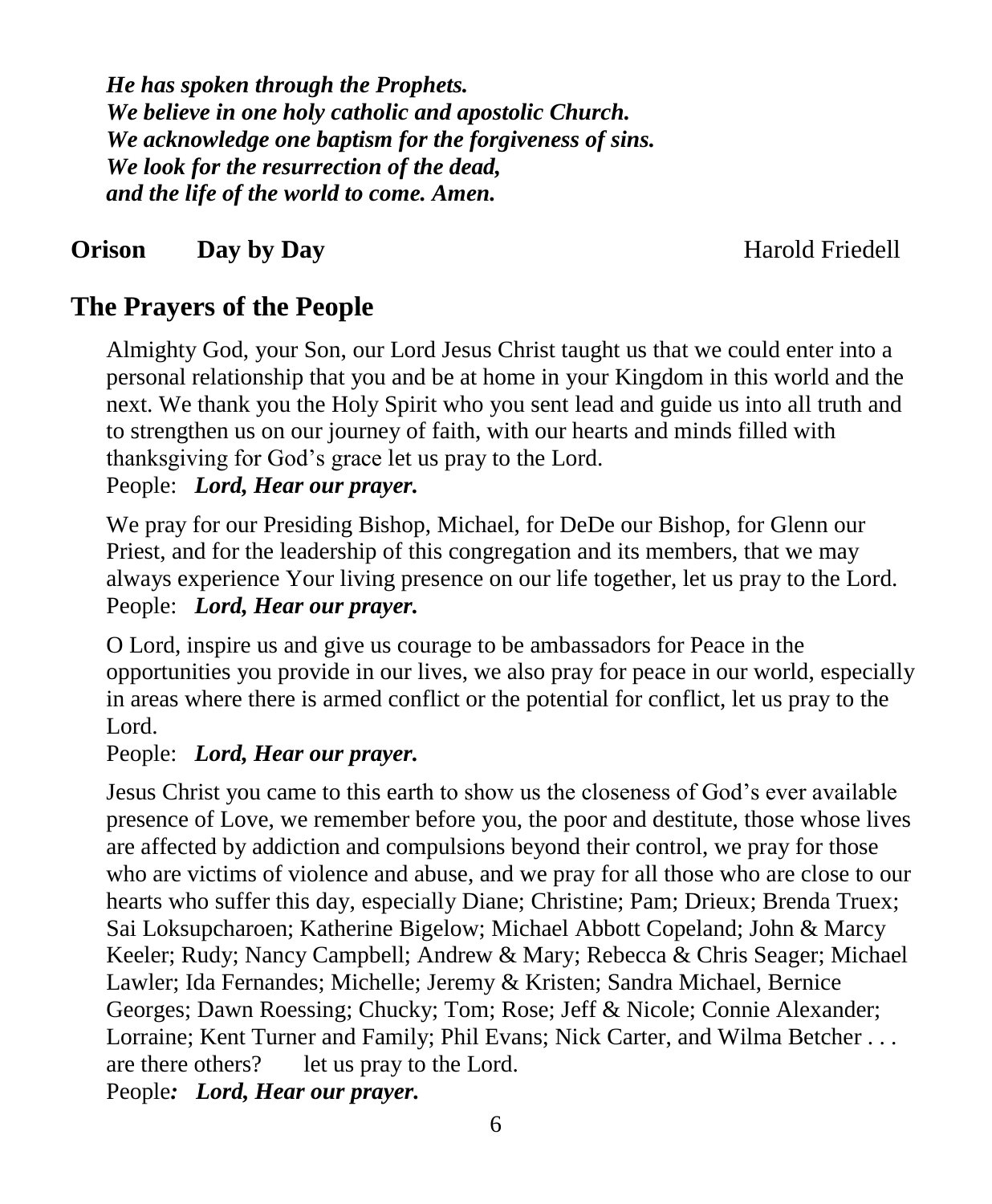Most gracious God, we thank you for the many blessings which you have so graciously bestowed upon us, for the lives of those who celebrate their birthdays this week including John Chaffee, John Pille, Danielle Palmer and Avery Copeland . . . let us pray to the Lord.

### People: *Lord, Hear our prayer.*

Lord Jesus, we remember those who have carried your message before us, especially deceased members of the Altar Guild in whose memory the flowers on the Altar are given . . . , give us the eyes to see your vision glorious, until we again meet them again one day beyond the portal of death, let us pray to the Lord.

### People: *Lord, Hear our prayer.*

*Celebrant adds a concluding collect.* 

Let us confess our sins against God and our neighbor.

*God of all mercy, we confess that we have sinned against you, opposing your will in our lives. We have denied your goodness in each other, in ourselves, and in the world you have created. We repent of the selfishness that enslaves us, the self-centered acts we have done, and those done on our behalf. Forgive, restore, and strengthen us through our Savior Jesus Christ, that we may abide in your love and serve only your will. Amen*

# **Absolution**

May the Almighty and merciful Lord grant you absolution and remission of all your sins, true repentance, amendment of life and the grace and consolation of God's Holy Spirit. *Amen*

# **The Peace**

# **The Holy Communion**

# **Offertory Sentence**

Let us walk in love, as Christ loved us and gave himself for us as a offering and sacrifice to God. *Ephesians 3:2*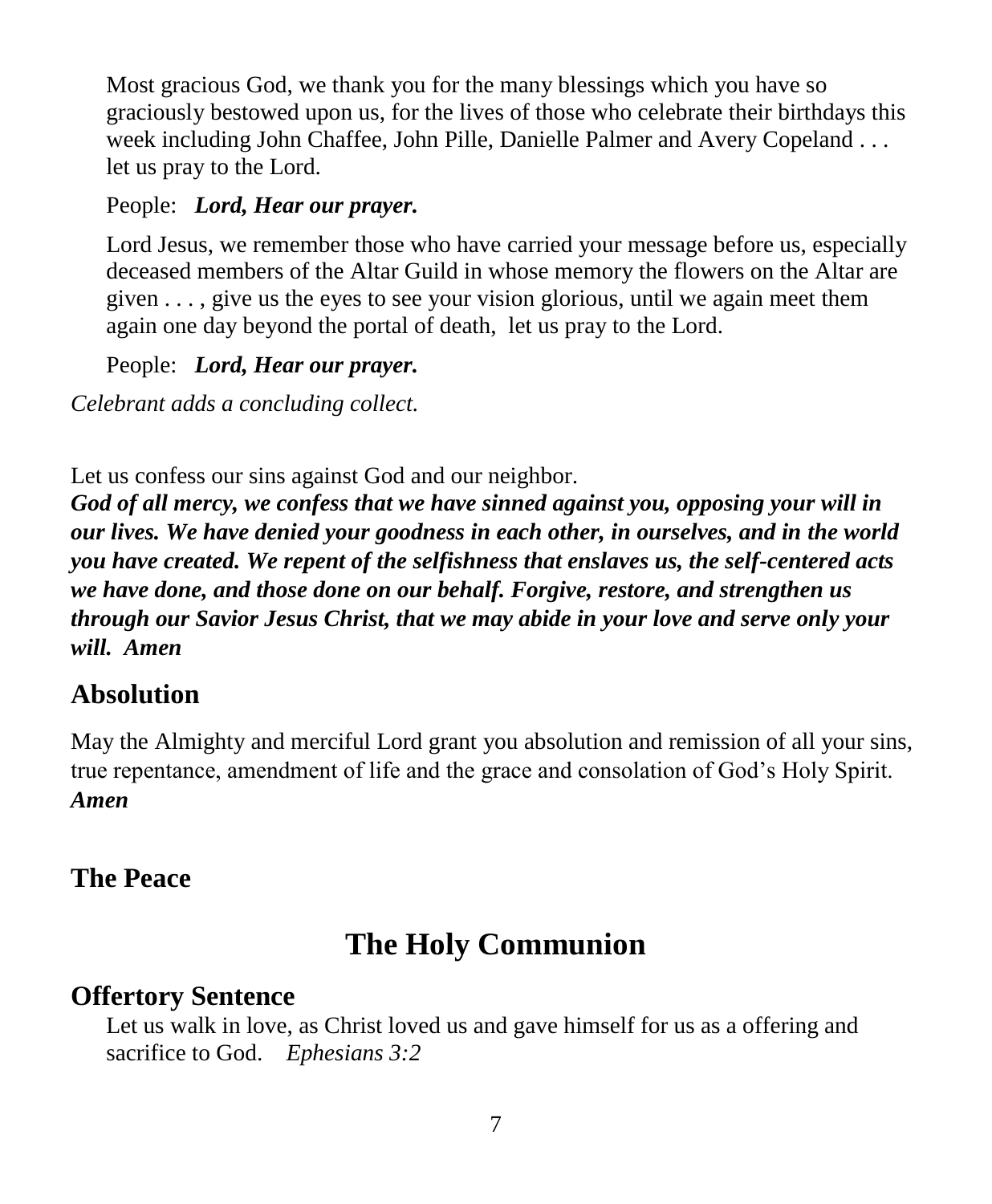**Offertory** Christ, Whose Glory Fills the Skies T. F. H. Candlyn

*The text may be found at hymn 7*

**Presentation Hymn 423, stanza 4** *St. Denio*

*Thou reignest in glory, thou rulest in light, Thine angels adore thee, all veiling their sight; All laud we would render; O help us to see 'Tis only the splendor of light hideth thee*

**A Great Thanksgiving** *(Eucharistic Prayer C, BCP p. 369)*

*Celebrant* The Lord be with you.

*People And also with you***.**

*Celebrant* Lift up your hearts.

*People We lift them to the Lord.*

*Celebrant* Let us give thanks to the Lord our God.

*People It is right to give our thanks and praise.*

*Celebrant* 

God of all power, Ruler of the Universe, you are worthy of glory and praise. *Glory to you for ever and ever.*

At your command all things came to be: the vast expanse of interstellar space, galaxies, suns, the planets in their courses, and this fragile earth, our island home. *By your will they were created and have their being.*

From the primal elements you brought forth the human race, and blessed us with memory, reason, and skill. You made us the stewards of your creation. But we turned against you, and betrayed your trust; and we turned against one another. *Have mercy, Lord, for we are sinners in your sight.*

Again and again, you called us to return. Through prophets and sages you revealed your righteous Law. And in the fullness of time you sent your only Son, born of a woman, to fulfill your Law, to open for us the way of freedom and peace. *By his blood, he reconciled us. By his wounds, we are healed.*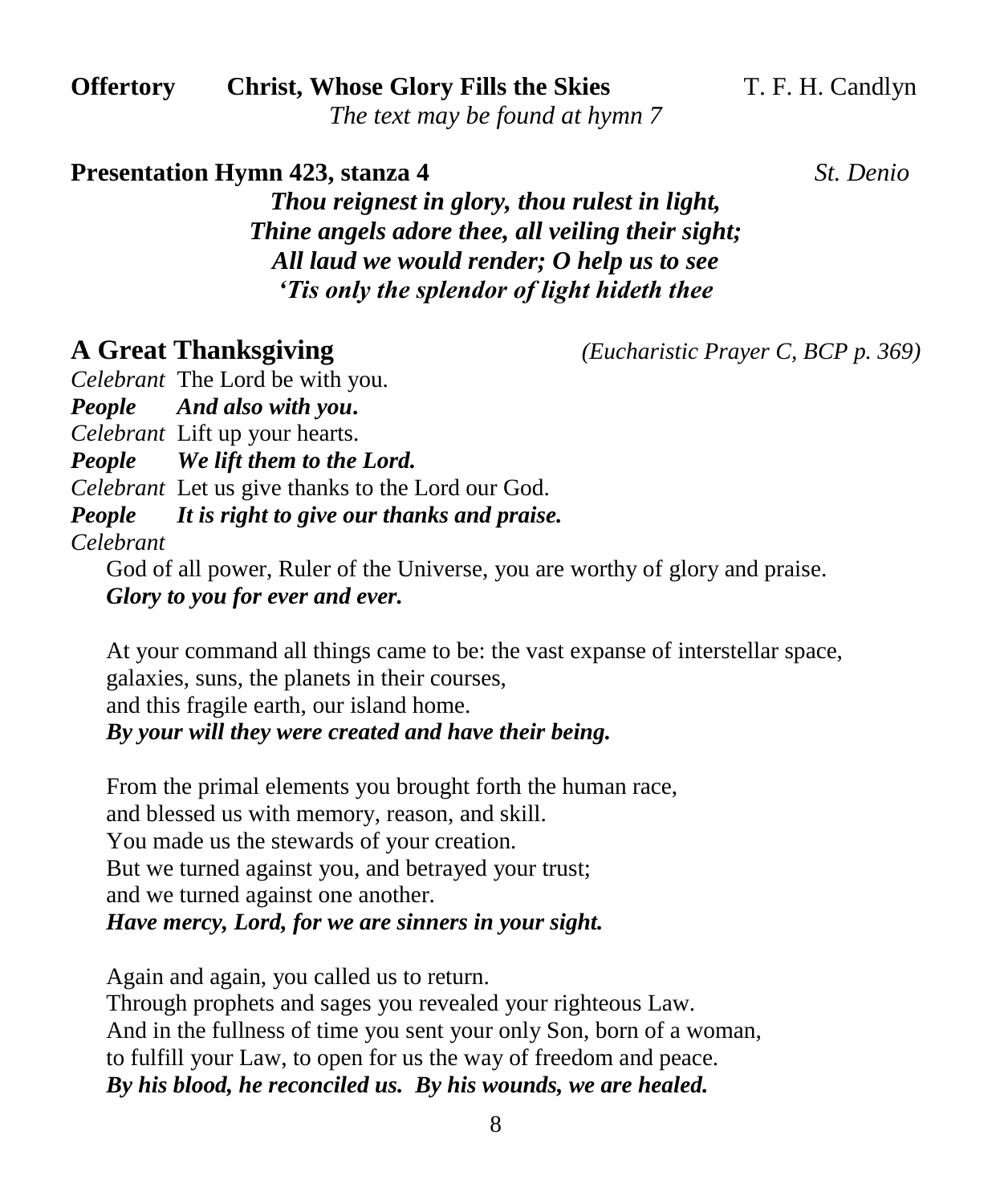And therefore we praise you, joining with the heavenly chorus, with prophets, apostles, and martyrs, and with all those in every generation who have looked to you in hope,

to proclaim with them your glory, in their unending hymn:

**Sanctus S-130** Franz Schubert

*(The People kneel or stand, as able.) Holy, holy, holy Lord, God of power and might, Holy, holy, holy Lord, God of power and might, heaven and earth are full of your glory. Hosanna in the highest. Hosanna in the highest. Blessed is he who comes in the name of the Lord. Hosanna in the highest***.** *Hosanna in the highest.* 

*The Celebrant continues*

And so, Father, we who have been redeemed by him, and made a new people by water and the Spirit, now bring before you these gifts. Sanctify them by your Holy Spirit to be the Body and Blood of Jesus Christ our Lord.

On the night he was betrayed he took bread, said the blessing,

broke the bread, and gave it to his friends, and

said, "Take, eat: This is my Body, which is given for you.

Do this for the remembrance of me."

After supper, he took the cup of wine, gave thanks, and

said, "Drink this, all of you: This is my Blood of the new Covenant,

which is shed for you and for many for the forgiveness of sins.

Whenever you drink it, do this for the remembrance of me."

Remembering now his work of redemption,

and offering to you this sacrifice of thanksgiving,

### *We celebrate his death and resurrection,*

*as we await the day of his coming.*

Lord God of our mothers and fathers,

God and Father of our Lord Jesus Christ:

Open our eyes to see your hand at work in the world about us.

Deliver us from the presumption of coming to this Table for solace only, and not for strength;

for pardon only, and not for renewal.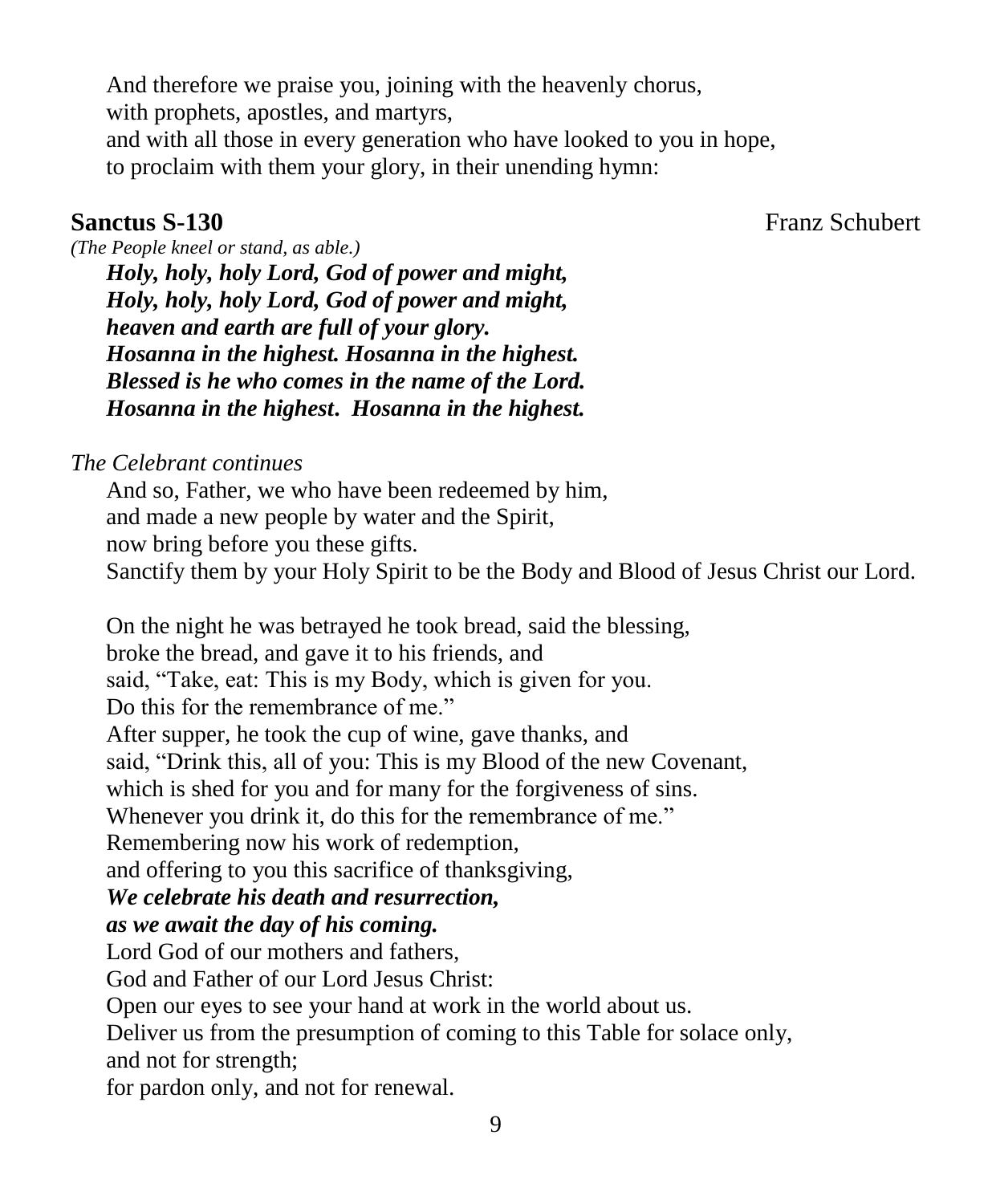Let the grace of this Holy Communion make us one body, one spirit in Christ, that we may worthily serve the world in his name. *Risen Lord, be known to us in the breaking of the Bread.*

Accept these prayers and praises, Father, through Jesus Christ our great High Priest, to whom, with you and the Holy Spirit, your Church gives honor, glory, and worship, from generation to generation. *AMEN***.**

And now, as our Savior Christ has taught us, we are bold to say,

*Our Father, who art in heaven, hallowed be thy Name, thy kingdom come, thy will be done, on earth as it is in heaven. Give us this day our daily bread. And forgive us our trespasses, as we forgive those who trespass against us. And lead us not into temptation, but deliver us from evil. For thine is the kingdom, and the power, and the glory, for ever and ever. Amen.*

# **The Breaking of the Bread**

### **Fraction Anthem**

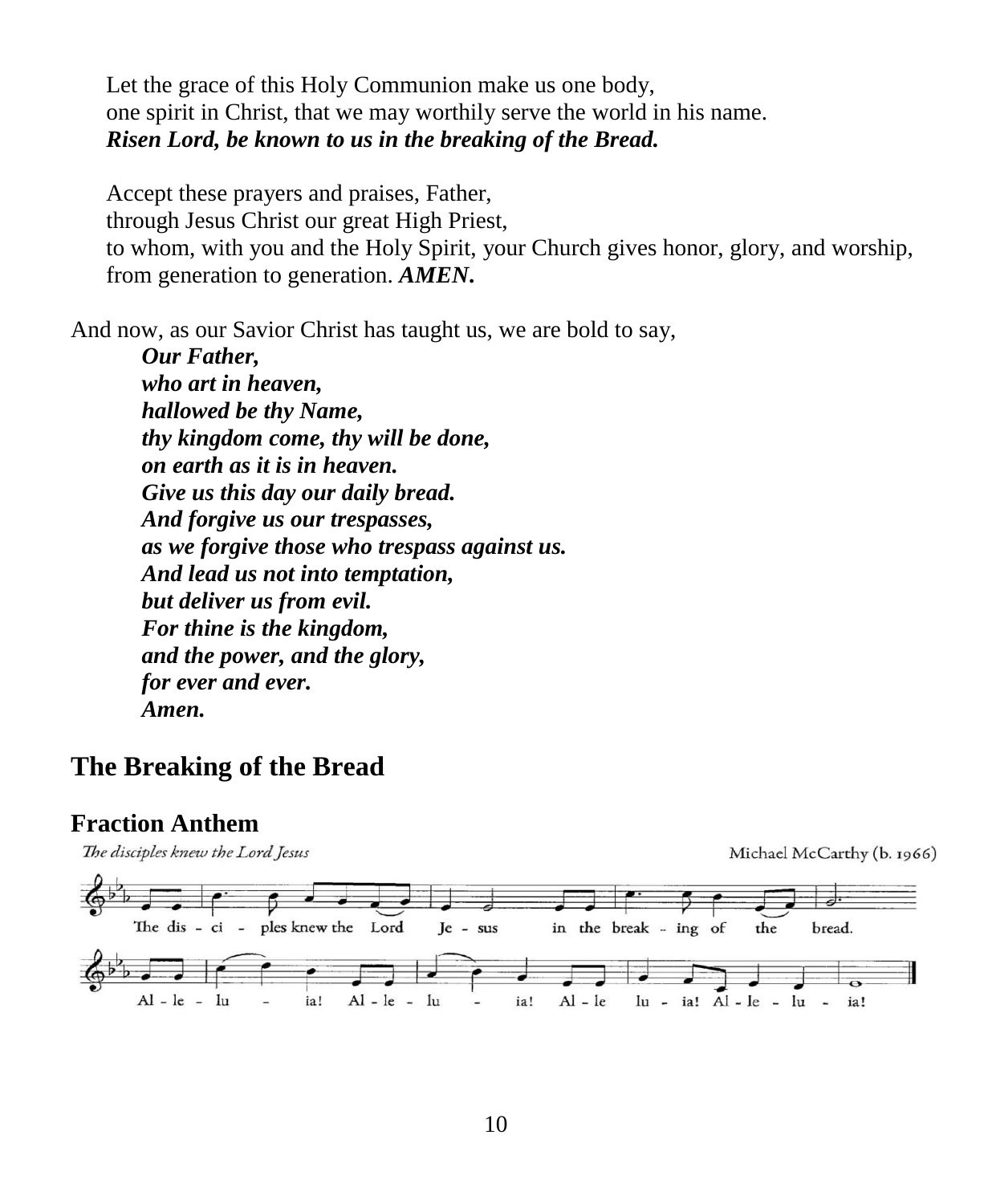# **Ministration of Communion**

*Celebrant* The Gifts of God for the People of God.

### **All are welcome to receive Communion**.

*Due to the high number of covid cases in our community, we will only be distributing bread for Communion. The church has always believed that if you receive either the bread or the wine, you have received a full communion. We ask that you remain in your seat for Communion and we will bring the sacrament to you.*

### **Hymn 669 Commit Thou All that Grieves Thee** *Herzlich tut mich*

# **Prayer of Thanksgiving**

*Celebrant and People*

*God of abundance, you have fed us with the bread of life and cup of salvation; you have united us with Christ and one another; and you have made us one with all your people in heaven and on earth. Now send us forth in the power of your Spirit, that we may proclaim your redeeming love to the world and continue for ever in the risen life of Christ our Savior. Amen.*

### **Blessing**

The peace of God, which passes all human understanding, keep your hearts and minds in the knowledge and love of God, and of Jesus Christ his Son, our Lord, and the blessing of God almighty, Father, Son and Holy Spirit be among you and remain with you this day and always. *Amen*

| Hymn 657 | <b>Love Divine, All Loves Excelling</b> | Hyfrydol |
|----------|-----------------------------------------|----------|
|----------|-----------------------------------------|----------|

### **Dismissal**

*Celebrant* Alleluia! Alleluia! Let us go forth to carry the Good News of Jesus Christ to all people!

*People Thanks be to God! Alleluia! Alleluia!*

### **Postlude**

*Please remain seated for the Postlude*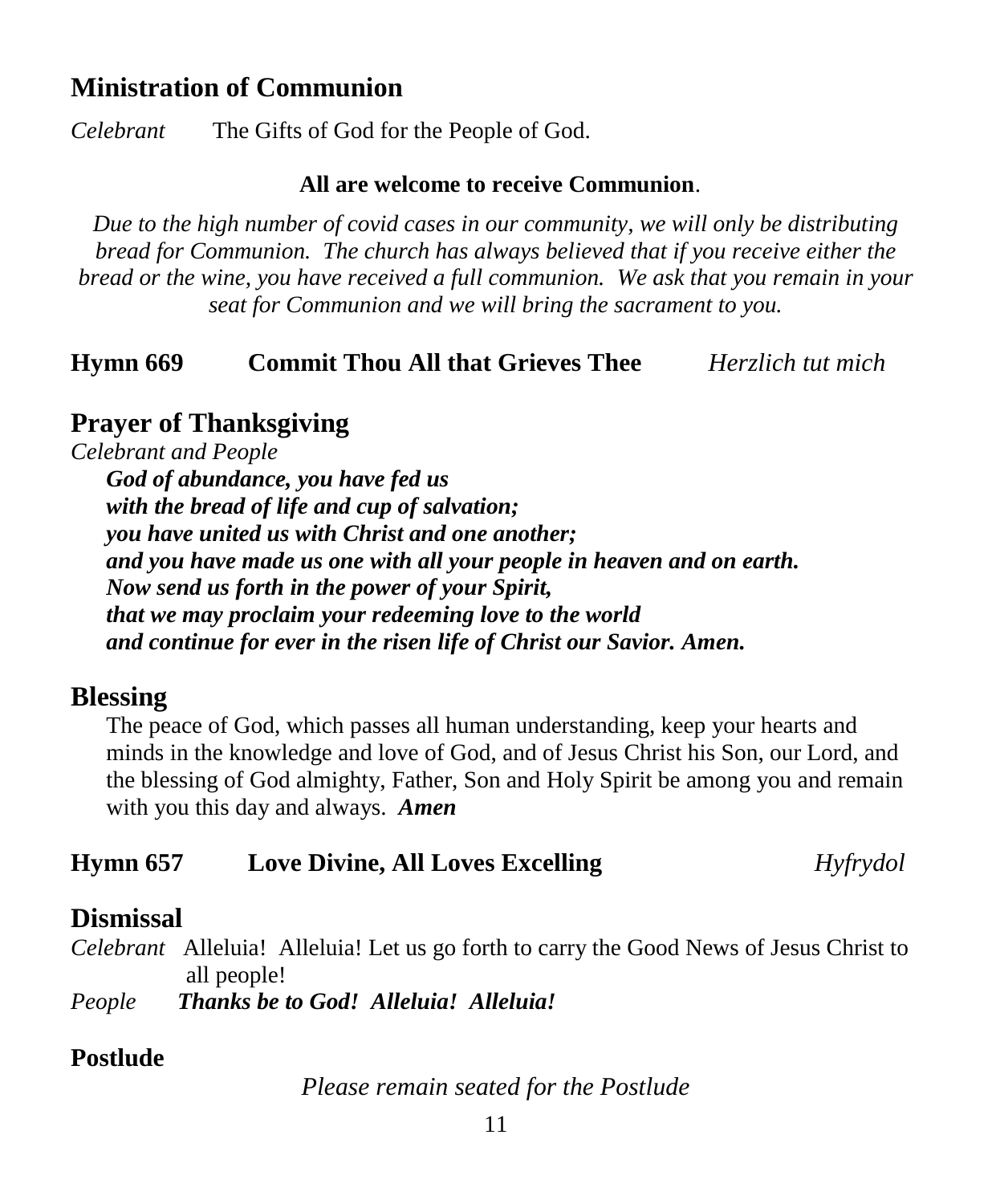# *LIVE streaming*

*The Seventh Sunday after the Epiphany***,** *February 20, 2022 at 10 a.m.* [YouTube:](https://bit.ly/trinitybinghamton) [bit.ly/trinitybinghamton](https://bit.ly/trinitybinghamton)

# *Calendar*

- ➢ Monday, February 21, 2022 Office Closed in Observance of Presidents Day
- ➢ Monday, February 21, 6:30 p.m.: Virtual Vestry Meeting
- ➢ Wednesday, February 23, 10:00 a.m.: Virtual Staff Meeting
- ➢ Wednesday, February 23, 4:30 p.m.: Virtual Forums Committee
- ➢ Wednesday, February 23, 7:00 p.m.: Trinity Choir Rehearsal, Trinity Choir Rm
- ➢ Thursday, February 24, 7:00 p.m.: Pickelball-new people welcome
- ➢ Wednesday, March 2, 7:00 p.m.: Trinity Choir Rehearsal, Trinity Choir Room

# **Trinity Forum Sundays at 11:30 a.m.**

*In-person Forums will be in the Common Room and on TrinityZoom.org*

• **Innovative Technologies in the Southern Tier** series (February 20). This series will explore various new technologies that have been developed locally (mainly at Binghamton University), with an emphasis on energy-related technologies. The following speakers have agreed to present:

o February 20 – "Medical Innovations that Combat COVID-19 in the Southern Tier," by Jubie Tan, a talented BU undergraduate. She will present the results of her research project that was overseen by Susan Sherwood and BU's Professor Fa-ti Fan, which details the ways in which Southern Tier companies and BU have responded to the coronavirus pandemic.

# *Stewardship*

# **Don't forget to make your pledge for the 2022 Stewardship/Capital Campaign**.

Pledge forms are available at both doors of the church and can be either mailed to the Office or placed in the offering plates on Sundays. Ways to give to Trinity:

- go to [www.trinitymemorial.org](http://www.trinitymemorial.org/) and give through our web site.
- Mail in contributions: Trinity Memorial Church, 44 Main St., Binghamton, NY 13905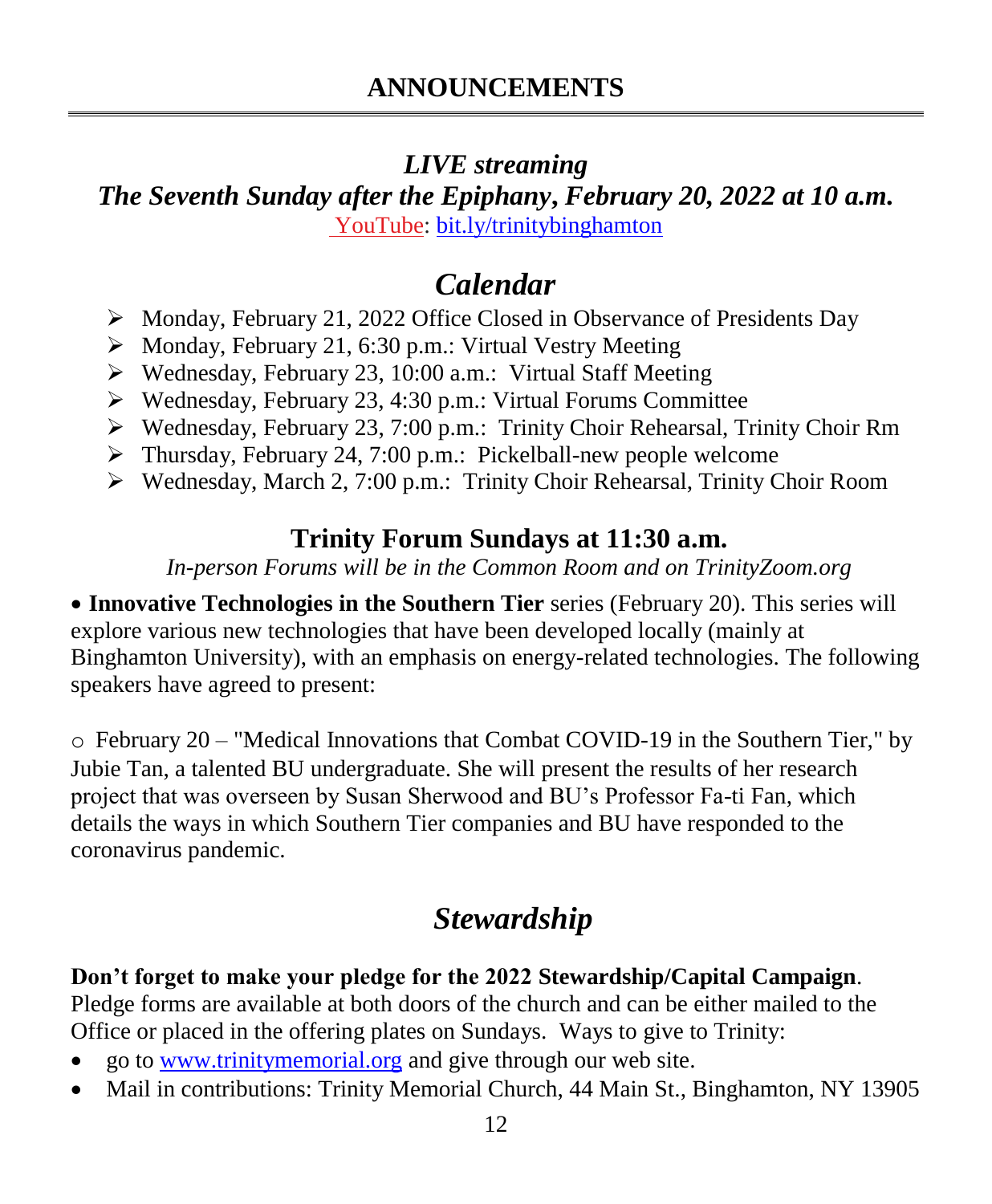• give to the Clergy Discretionary fund to help those in need. (same as above). We greatly appreciate your faithfulness to the mission and ministry of Trinity Memorial Church.

| <b>Generosity Update</b>            | Feb. 7/22 |
|-------------------------------------|-----------|
| Required weekly contributions       | \$4,029   |
| Last week's contributions           | \$9,346   |
| Required year to date contributions | \$24,173  |
| Contributions received year to date | \$28,340  |
| Year to Date Difference             | \$4,167   |

# **SUNDAY SUPPORT SCHEDULE**

| <b>February 20, 2022</b>     | 10:00 a.m.               |  |  |
|------------------------------|--------------------------|--|--|
| <b>Altar Guild</b>           | Ginny Nolan, Anita Evans |  |  |
| Acolyte                      | Daniel Aribisala         |  |  |
| <b>Worship Leader</b>        | Darlene Croston          |  |  |
| <b>Eucharistic Ministers</b> | Phil Evans, Jeff Fellows |  |  |
| <b>Lector</b>                | Barbara Bowell           |  |  |
| <b>Ushers</b>                | Phil & Cynthia Evans     |  |  |
| <b>Digital Minister</b>      | <b>Bob Kuzia</b>         |  |  |

# *Last Week's Outreach*

The Canteen Lunch on February 13 was prepared by St. Patrick's Church. They made 50 lunches for 15 people and handed them out through the Gym door.

### **CANTEEN SCHEDULE**

| <b>Date</b>          | Cooking              | <b>Site Manager</b> | <b>Host</b>    | Pickup |
|----------------------|----------------------|---------------------|----------------|--------|
| February<br>20, 2022 | <b>Christ Church</b> | <b>Chris Hanes</b>  | Susan<br>Hanes | N/A    |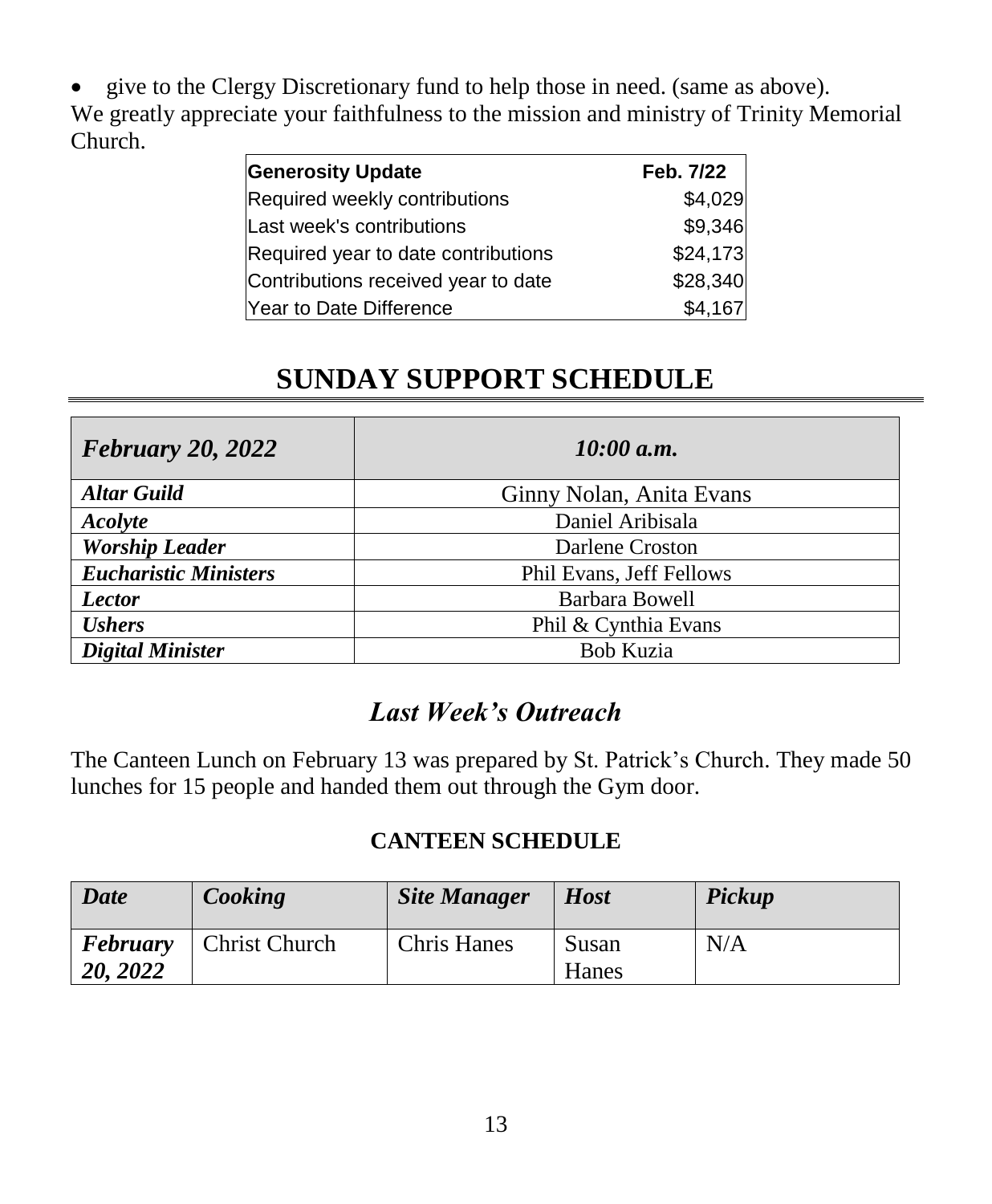# **PRAYER LIST**

*Please keep the following in your daily prayers.*

- **Pray for our church:** For Justin, archbishop of Canterbury; for Michael, presiding bishop; DeDe, our bishop; Glenn, our priest;
- Pray for the people of Grace & Holy Spirit Episcopal-Lutheran Church, Cortland; and the people of St. David's Episcopal Church, DeWitt;
- Pray the people of the people of Misión San Miguel Arcángel, Quezaltepeque, and their priest, the Rev. Alfredo López in our companion diocese of El Salvador.
- Pray for the people of the Diocese of the San Joaquin in the Episcopal Church;
- Pray for the people of the Episcopal Church in Jerusalem and the Middle East;
- Pray for our Jubilee Center; the people, wardens, vestry, and staff of this church.
- Pray for the world, especially for those who are enduring deadly storms and fires, especially those in the tornado ravaged United States, the innocents who are caught in the midst of conflict, especially in Afghanistan and the Ukraine.
- **Pray for those with special needs:** Diane; Christine; Pam; Drieux; Brenda Truex; Sai Loksupcharoen; Katherine Bigelow; Michael Abbott Copeland; John & Marcy Keeler; Rudy; Nancy Campbell; Andrew & Mary; Rebecca & Chris Seager; Michael Lawler; Ida Fernandes; Michelle; Jeremy & Kristen; Sandra Michael, Bernice Georges; Dawn Roessing; Chucky; Tom; Rose; Jeff & Nicole; Connie Alexander; Lorraine; Kent Turner and Family; Phil Evans; Nick Carter, and Wilma Betcher.
- **Pray for those with continuing needs:** Shawn Kaiser; Jessica; Virginia Chatterton; Nancy Pille; Sally; Marsha Brown; Karen Bernardo; Danielle Robbins; Jon Walz Koeppel; Heavenly, Roselle Illsley; Nathaniel Green; Masha Britten; Catherine Gazda; Linda Bobletz.
- **Pray for those celebrating birthdays this week:** John Chaffee; John Pille; Danielle Palmer and Avery Copeland.
- **Pray for all who govern:** Joe, our president; Kathy, our governor; Jason, our county executive, and Jared, our mayor.
- **Pray for members, loved ones, and their families in the military:** Kurt Albaugh, Laura & Nick Carter, Darlene Croston, Colin Davis, Wendy Finley, David Komar, Joshua Loch, and Seth Thomas.
- **The flowers on the Altar** are given to the glory of God and in loving memory of the Deceased Members of the Altar Guild.